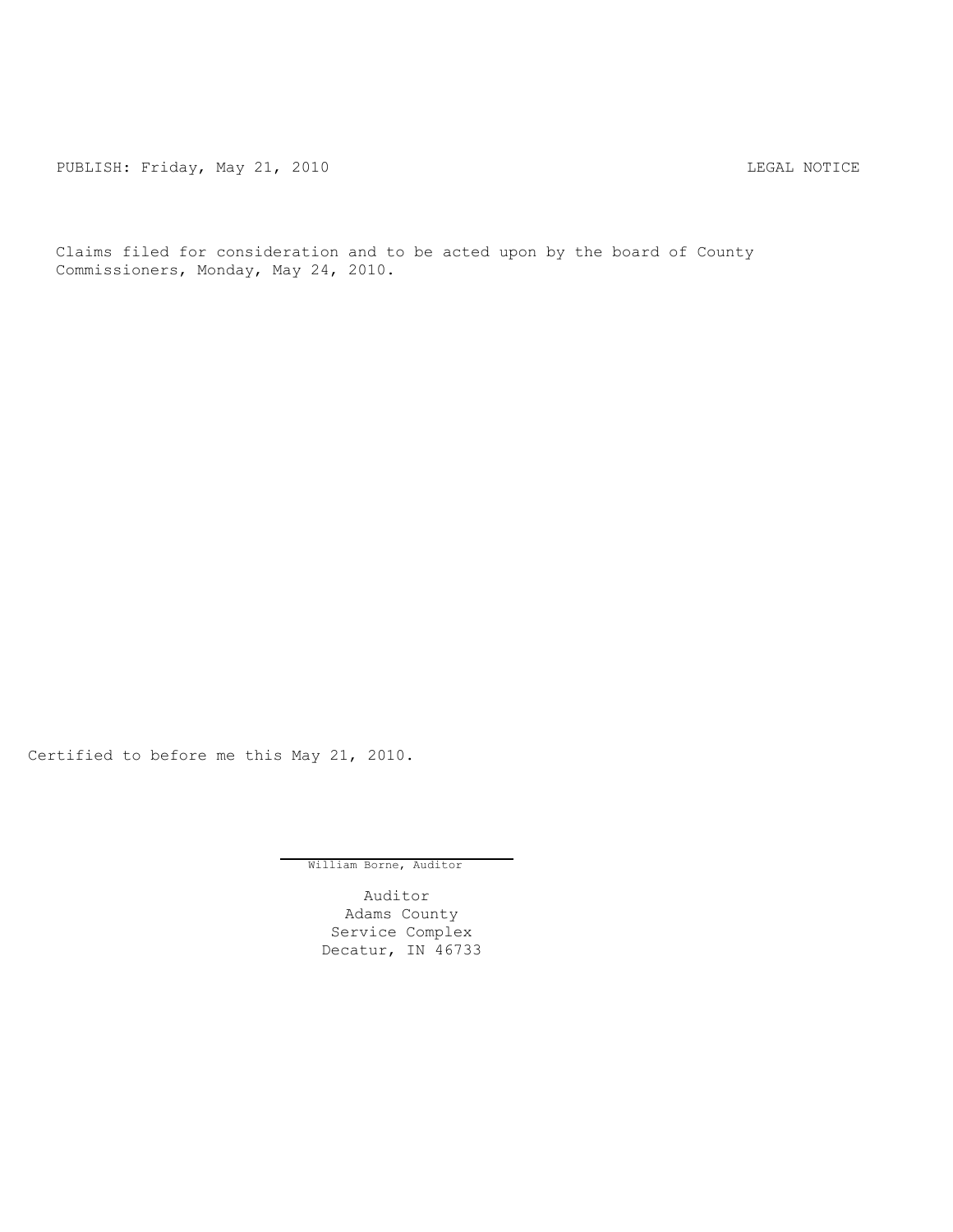

## **Claims Docket for Newspaper Adams County, Indiana**

## For Period: **4/13/2010** to **5/3/2010**

*313 W. Jefferson St. Decatur, IN 46733 (219) 724-2600*

## Date Claims to be Paid: **5/24/2010**

| Vendor                           | <b>Amount</b> | <b>Vendor</b>                        | <b>Amount</b> |
|----------------------------------|---------------|--------------------------------------|---------------|
| Adams Memorial Hospital          | 731.50        | Adams County Solid Waste             | 7.92          |
| <b>Adams County Treasurer</b>    | 4,546.90      | Indiana Michigan Power               | 8,298.94      |
| Arnold Lumber Company            | 35.24         | Association Of Indiana Co            | 75.00         |
| Berne Ready Mix                  | 498.49        | Berne Tri-Weekly News                | 34.82         |
| Hoosier Blue Flame               | 27.50         | Butler, Fairman, & Seufer            | 3,375.00      |
| Chet's Pest Control              | 30.00         | City Of Berne                        | 333.00        |
| City Of Decatur                  | 1,502.88      | Decatur True Value                   | 170.99        |
| <b>Complete Printing Service</b> | 535.39        | Courtesy Ford, Inc.                  | 35.95         |
| Sigworth, Darrell W.             | 17.60         | Decatur Daily Democrat               | 49.93         |
| Decatur Dental Service           | 150.00        | Douglas L. Bauman                    | 50.00         |
| Downing & Glancy Funeral Home    | 100.00        | Kiess, Duane A.                      | 100.00        |
| Erie Haven                       | 1,088.75      | Frame Service, Inc.                  | 217.83        |
| Gordon Food Service              | 6,565.02      | Grimm's Auto                         | 56.99         |
| Hall Signs                       | 93.00         | Haywood Printing Company             | 593.60        |
| Imaging Office Systems, I        | 291.25        | Indiana State Police Trai            | 146.00        |
| <b>Innovative Concepts</b>       | 1,306.34      | K-Mart                               | 273.94        |
| Werich, Kelly                    | 127.06        | Kiess Electric                       | 378.98        |
| L & S Distributing               | 4,839.30      | Lehman Feed Mill                     | 41.00         |
| MacAllister Machinery Com        | 1,664.93      | Maddock Industries, Inc.             | 642.36        |
| Meshberger Brothers Stone        | 8,356.34      | Moser Motor Sales, Inc.              | 163.80        |
| National Oil And Gas             | 1,394.27      | Nipsco                               | 3,133.65      |
| Park Center, Inc.                | 87,695.06     | Parrish Electric Motor Sp            | 28.50         |
| Miller, Patrick                  | 373.83        | Pitney-Bowes                         | 7.65          |
| MacDonald Machinery Compa        | 48.83         | McIntosh, Rhonda L.                  | 114.84        |
| Smitley, Ronnie L.               | 100.00        | Roto-Rooter                          | 515.00        |
| <b>Safety Systems</b>            | 58.97         | Selking International                | 91.94         |
| Shell Fleet Plus                 | 45.40         | St. Regis Culvert, Inc.              | 4,169.00      |
| Stone-Street Quarries            | 98.00         | Print Shop                           | 3,542.93      |
| Top Supply Company               | 108.28        | <b>Tractor Supply Company</b>        | 40.96         |
| U.S. Postmaster                  | 5,185.00      | Underground Pipe & Valve,            | 6,953.00      |
| Wal-Mart / GEMB                  | 168.24        | Christopher E. Harvey                | 105.60        |
| Burry, Herman, Miller, Brown     | 11,780.00     | Swiss City Veterinary                | 340.00        |
| National Serv-All                | 106.11        | CenturyLink                          | 208.43        |
| Schwartz Marathon                | 673.91        | South Adams Community School         | 164.40        |
| Paul Norr                        | 83.60         | Judith E. Affolder                   | 75.66         |
| Tom Magnan                       | 7.49          | Dave Luginbill Excavating & Trucking | 14,690.20     |
| The Grainery Company             | 357.00        | Larry L. Lautzenheiser               | 3,500.00      |
| Bailey's Test Strips & Th        | 28.00         | Blackburn Manufacturing C            | 55.08         |
| Waste Management                 | 173.16        | <b>B</b> Secure Alarm Systems        | 402.97        |
| Frederick A. Schurger            | 341.84        | Bixler Insurance, Inc.               | 10,474.00     |
| Mary Beery                       | 73.92         | Tri County Excavating                | 21,571.32     |
| <b>Energy Products</b>           | 213.82        | Don Myers Plumbing                   | 100,875.00    |
| C & P Machine                    | 591.81        | Rex Marbach                          | 66.00         |
| Zurcher Tire, Inc.               | 276.51        | Riverside Sports Shop                | 69.00         |
| Indianapolis Marriott            | 564.00        | Angie Hall                           | 23.32         |
| <b>McIntire Heating</b>          | 367.54        | Tom Magnan/Special Needs             | 865.72        |
| Indiana Dept. Of Workforc        | 229.00        | Sherry Laboratories                  | 40.00         |
| Benicomp, Inc                    | 71,206.65     | Harvest Land Co-op                   | 206.76        |